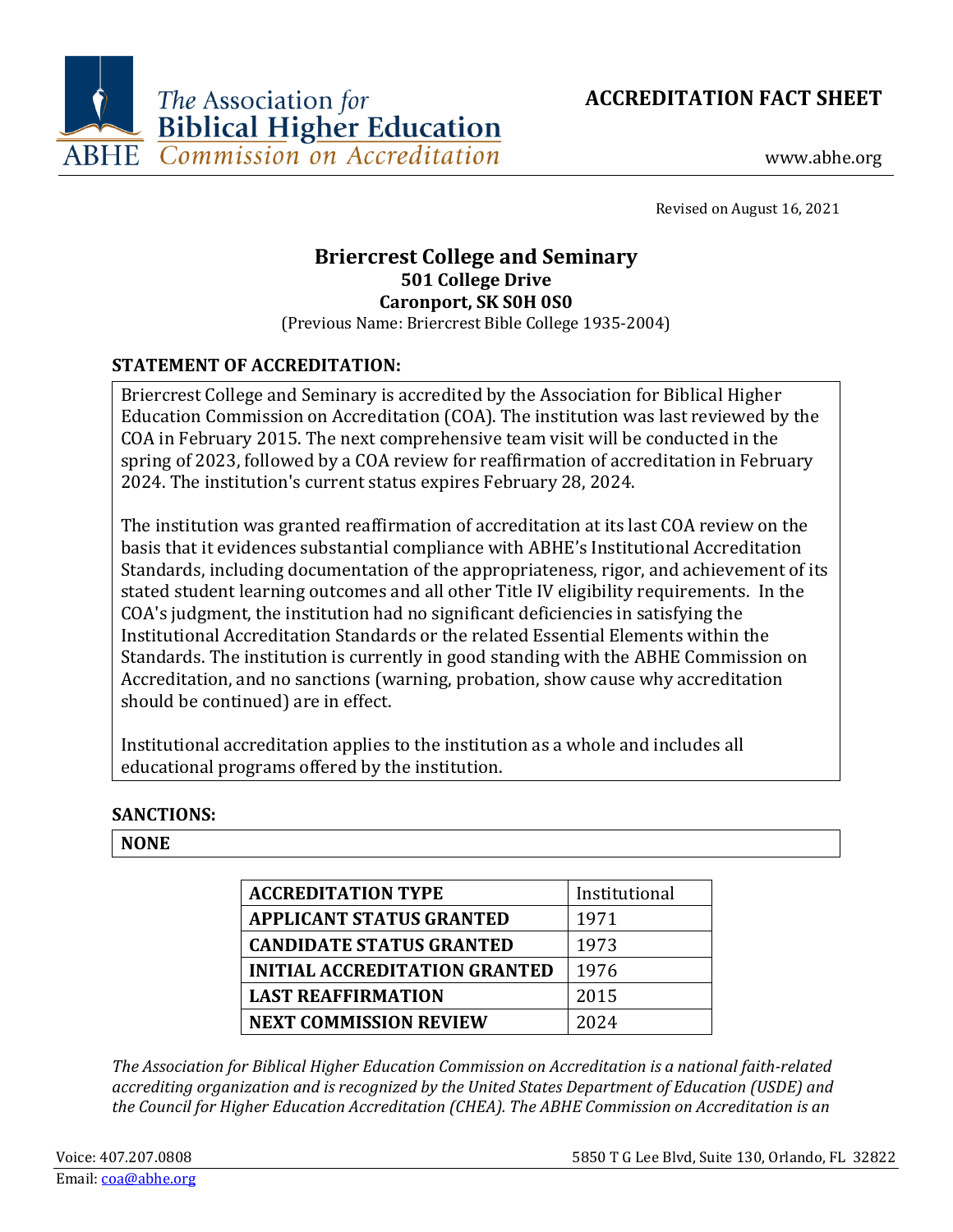*institutional and programmatic accreditor. Institutions that are institutionally accredited have been examined as a whole. Institutions that are programmatically accredited have specific programs that have been reviewed in light of ABHE standards. This statement of accreditation information is the Commission's official statement of an institution's accredited status.*

#### **ACCREDITATION DECISIONS:**

| <b>DATE</b>                                                                                                        | <b>ACTION</b>                                                       |  |
|--------------------------------------------------------------------------------------------------------------------|---------------------------------------------------------------------|--|
| November 2018                                                                                                      | Approved substantive change to initiate Bachelor of Arts in History |  |
| February 2018                                                                                                      | Approved substantive change to initiate Bachelor of Youth Ministry  |  |
| Approved substantive change to initiate Bachelor of Arts in English<br>February 2018                               |                                                                     |  |
| $\mathbf{u}$ and $\mathbf{v}$ and $\mathbf{u}$ and $\mathbf{u}$ and $\mathbf{v}$ and $\mathbf{v}$ and $\mathbf{v}$ |                                                                     |  |

*Includes the following: applicant status, candidate status, initial accreditation, reaffirmation of accreditation, sanction, substantive change approval - last 5 years. Please see the "Policy on Communication of Accreditation Decisions" in the COA Manual.*

#### **MODALITY APPROVAL:**

| TYPE:                             | <b>APPROVAL:</b>                                        |
|-----------------------------------|---------------------------------------------------------|
| Distance Education (online)       | The institution is authorized to offer up to 100% of an |
|                                   | academic program via distance education (online).       |
| <b>Correspondence Education</b>   | The institution is authorized to offer up to 49% of an  |
|                                   | academic program via correspondence education.          |
| <b>Competency-Based Education</b> | The institution is authorized to offer up to 49% of an  |
|                                   | academic program via competency-based education by      |
|                                   | the course/credit approach or direct assessment.        |

*Please see the "Policy on Alternative Academic Patterns" in the COA Manual.*

## **APPROVED OFF-CAMPUS LOCATIONS:**

| $\vert$ TYPE          | <b>ADDRESS</b>                           |
|-----------------------|------------------------------------------|
| <b>Extension Site</b> | 1148 Smith Road, Crofton, BC VOR 1RO     |
| Extension Site        | 1631 Dickson Avenue, Kelowna, BC V1Y 0B5 |

*A branch campus is an additional location of an institution that is geographically apart and independent of the main campus of the institution and (1) is permanent in nature;(2) offers courses in educational programs leading to a degree, certificate, or other recognized educational credential;(3) has its own faculty and administrative or supervisory organization; and (4) has its own budgetary and hiring authority. An additional location is a facility that is geographically apart from the main campus of the institution and at which the institution offers at least 50% of a program through classroom courses, hybrid courses, or a combination of both. An additional location may qualify as a branch campus and be subject to requirements pertaining to branch campuses. An extension site is an off-campus location where less than 50% of a degree program may be earned by classroom courses, hybrid courses, or a combination of both.*

## **APPROVED EDUCATIONAL PROGRAMS:**

|                                 | DEGREE/DIPLOMA/CERTIFICATE   PROGRAM (MAJOR/CONCENTRATION) |
|---------------------------------|------------------------------------------------------------|
| Certificate in Biblical Studies |                                                            |
| Certificate in Arts and Science |                                                            |
| Certificate of the Seminary     |                                                            |
| Kaleo Certificate               |                                                            |
| Associate of Arts               | <b>Biblical Studies</b>                                    |